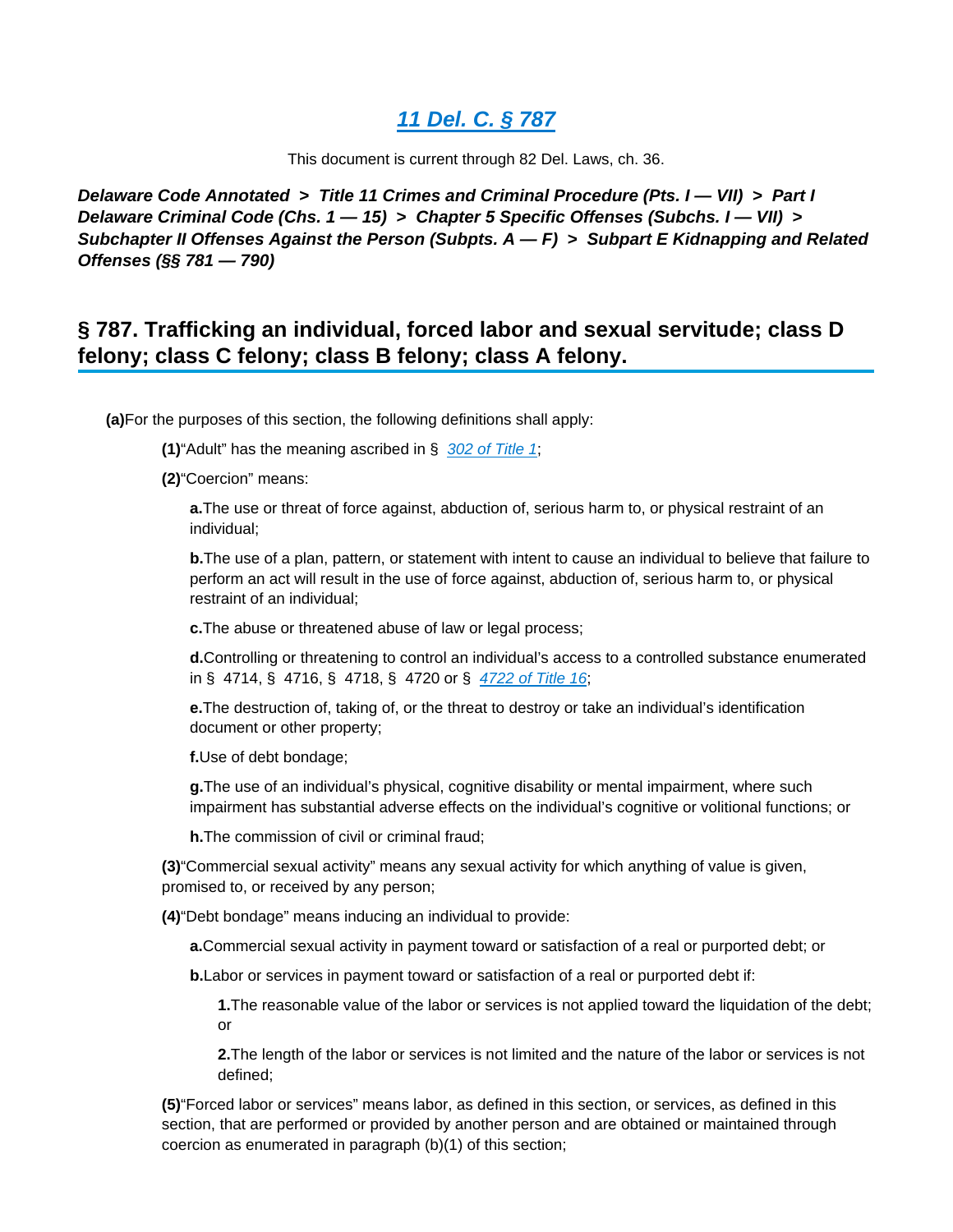**(6)**"Human trafficking" means the commission of any of the offenses created in subsection (b) of this section;

**(7)**"Identification document" means a passport, driver's license, immigration document, travel document, or other government-issued identification document, including a document issued by a foreign government, whether actual or purported;

**(8)**"Labor or services" means activity having economic or financial value, including commercial sexual activity. Nothing in this definition should be construed to legitimize or legalize prostitution;

**(9)**"Maintain" means in relation to labor or services, to secure continued performance thereof, regardless of any initial agreement on the part of the victim to perform such type of service;

**(10)**"Minor" has the meaning ascribed in § [302 of Title 1](https://advance.lexis.com/api/document?collection=statutes-legislation&id=urn:contentItem:5JHW-8XD1-DYB7-W34Y-00000-00&context=);

**(11)**"Obtain" means in relation to labor or services, to secure performance thereof;

**(12)**"Serious harm" means harm, whether physical or nonphysical, including psychological, economic, or reputational, to an individual which would compel a reasonable individual of the same background and in the same circumstances to perform or continue to perform labor or services or sexual activity to avoid incurring the harm;

**(13)**"Sexual activity" means any of the sex-related acts enumerated in § 761 of this title, or in § 1342, § 1351, § 1352(1), § 1353(1), § 1354 or § 1355 of this title or sexually-explicit performances;

**(14)**"Sexually explicit performance" means a live public act or show, production of pornography, or the digital transfer of any of such, intended to arouse or satisfy the sexual desires or appeal to the prurient interest of viewers;

**(15)**"State" means a state of the United States, the District of Columbia, Puerto Rico, the United States Virgin Islands, or any territory or insular possession subject to the jurisdiction of the United States. The term includes an Indian tribe or band recognized by federal law or formally acknowledged by state; and

**(16)**"Victim" means a person who is subjected to the practices set forth in subsection (b) of this section or to conduct that would have constituted a violation of subsection (b) of this section had 79 Del. Laws,  $c. 276$  been in effect when the conduct occurred, regardless of whether a perpetrator is identified, apprehended, prosecuted or convicted.

### **(b) Prohibited activities. —**

**(1) Trafficking an individual. —**A person is guilty of trafficking an individual if the person knowingly recruits, transports, harbors, receives, provides, obtains, isolates, maintains, advertises, solicits, or entices an individual in furtherance of forced labor in violation of paragraph (b)(2) of this section or sexual servitude in violation of paragraph (b)(3) of this section. Trafficking an individual is a class C felony unless the individual is a minor, in which case it is a class B felony.

**(2) Forced labor. —**A person is guilty of forced labor if the person knowingly uses coercion to compel an individual to provide labor or services, except where such conduct is permissible under federal law or law of this State other than [79 Del. Laws, c. 276](https://advance.lexis.com/api/document?collection=statutes-legislation&id=urn:contentItem:5DX6-JD91-DY1N-02DV-00000-00&context=). Forced labor is a class C felony unless the individual is a minor, in which case it is a class B felony.

### **(3) Sexual servitude. —**

**a.**A person commits the offense of sexual servitude if the person knowingly:

**1.**Maintains or makes available a minor for the purpose of engaging the minor in commercial sexual activity; or

**2.**Uses coercion or deception to compel an adult to engage in commercial sexual activity.

**b.**Sexual servitude is a class C felony unless the individual is a minor, in which case it is a class B felony.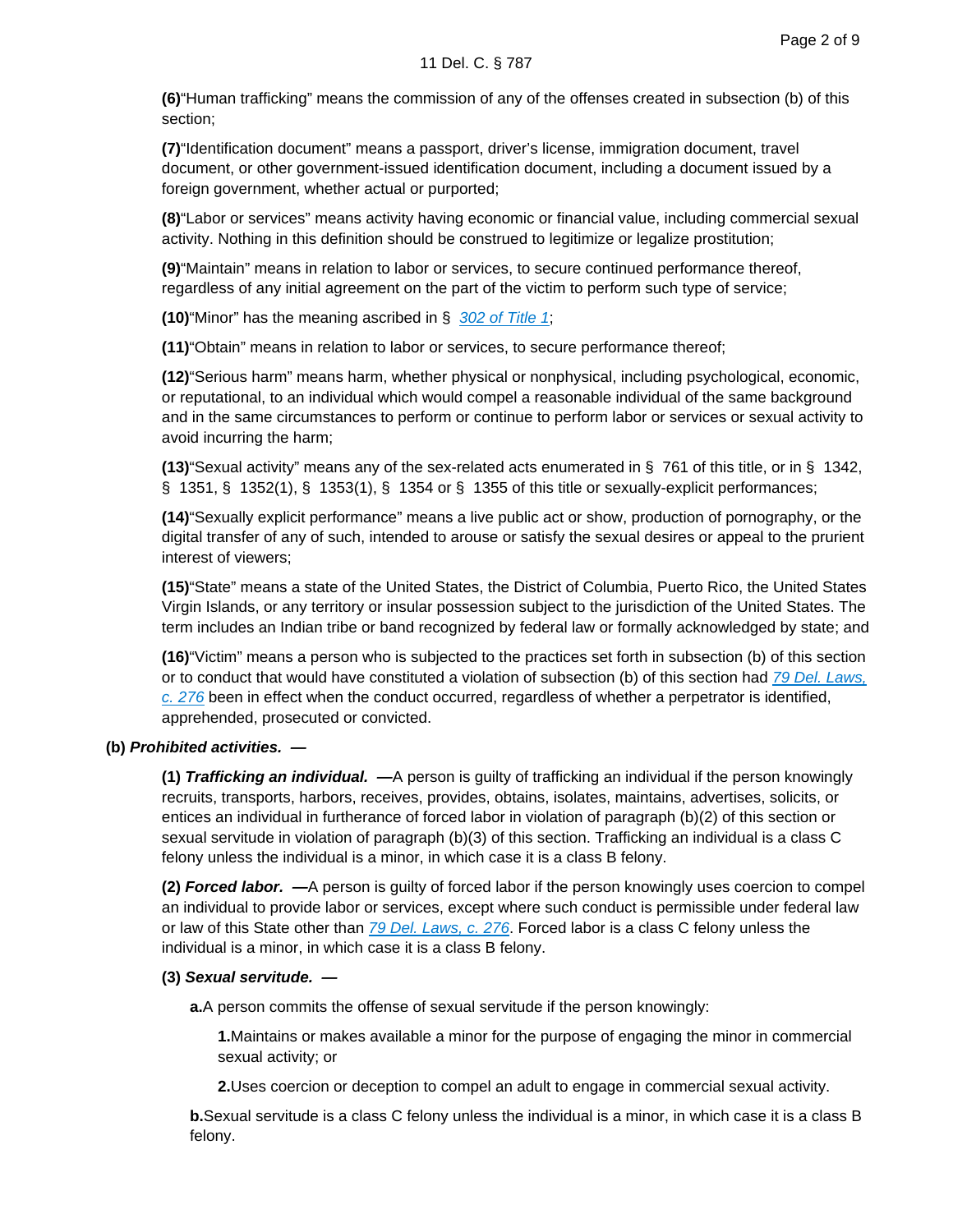**c.**It is not a defense in a prosecution under paragraph (b)(3)a.1. of this section that the minor consented to engage in commercial sexual activity or that the defendant believed the minor was an adult.

**(4) Patronizing a victim of sexual servitude. —**A person is guilty of patronizing a victim of sexual servitude if the person knowingly gives, agrees to give, or offers to give anything of value so that the person may engage in commercial sexual activity with another person and the person knows that the other person is a victim of sexual servitude. Patronizing a victim of sexual servitude is a class D felony unless the victim of sexual servitude is a minor, in which case it is a class C felony. It is not a defense in a prosecution when the victim of sexual servitude is a minor that the minor consented to engage in commercial sexual activity or that the defendant believed the minor was an adult.

**(5) Trafficking of persons for use of body parts. —**A person is guilty of trafficking of persons for use of body parts when a person knowingly:

**a.**Recruits, entices, harbors, provides or obtains by any means, another person, intending or knowing that the person will have body parts removed for sale; or

**b.**Benefits, financially or by receiving anything of value, from participation in a venture which has engaged in an act described in violation of this section. Such person shall be guilty of a class A felony. Nothing contained herein shall be construed as prohibiting the donation of an organ by an individual at a licensed medical facility after giving an informed voluntary consent.

**(6) Aggravating circumstance. —**An aggravating circumstance during the commission of an offense under paragraphs (b)(1)-(3) of this section occurs when:

**a.**The person recruited, enticed, or obtained the victim from a shelter designed to serve victims of human trafficking, victims of domestic violence, victims of sexual assault, runaway youth, foster children, or the homeless; or

**b.**The person used or threatened use of force against, abduction of, serious harm to, or physical restraint of the victim.

If an aggravating circumstance occurred, the classification of the offense under paragraphs (b)(1)-(3) of this section is elevated by 1 felony grade higher than the underlying offense.

### **(c) Organizational liability. —**

**(1)**An organization may be prosecuted for an offense under this section pursuant to § 281 of this title (Criminal liability of organizations).

**(2)**The court may consider the severity of an organization's offense under this section and order penalties in addition to those otherwise provided for the offense, including:

**a.**A fine of not more than \$25,000 per offense;

**b.**Disgorgement of profit from illegal activity in violation of this section; and

**c.**Debarment from state and local government contracts.

### **(d) Restitution is mandatory under this section. —**

**(1)**In addition to any other amount of loss identified, the court shall order restitution, including the greater of:

**a.**The gross income or value to the defendant of the victim's labor or services; or

**b.**The value of the victim's labor as guaranteed under the minimum wage and overtime provisions of the Fair Labor Standards Act (FLSA) ([29 U.S.C. §](https://advance.lexis.com/api/document?collection=statutes-legislation&id=urn:contentItem:4YF7-GRY1-NRF4-42MH-00000-00&context=) 201 et seq.) or of Title 19, whichever is greater.

**(2)**The court shall order restitution under this subsection (d) even if the victim is unavailable to accept payment of restitution.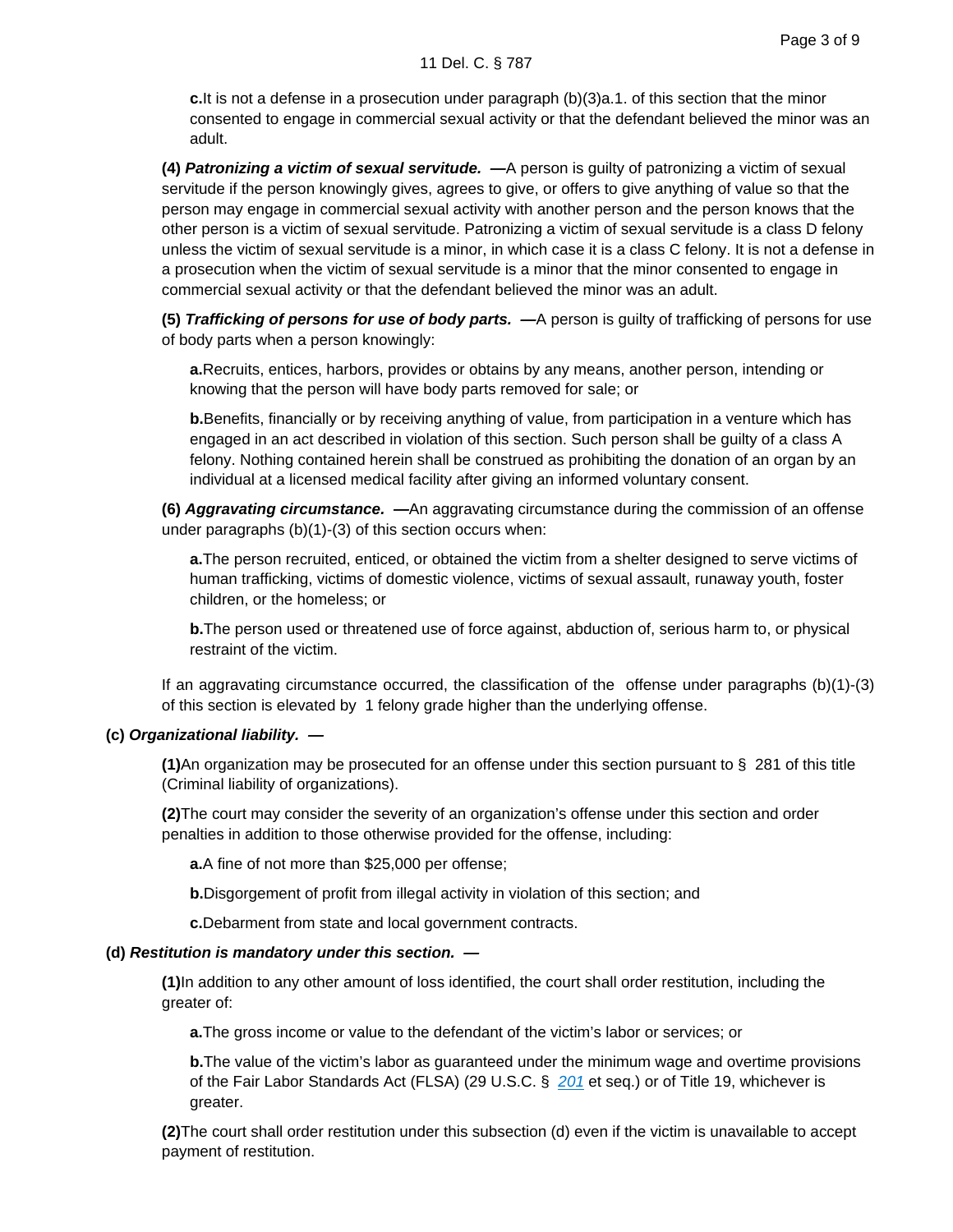**(3)**If the victim is unavailable for 5 years from the date of the restitution order, the restitution ordered under this subsection (d) must be paid to the Victim Compensation Fund established under § 9016 of this title.

# **(e) Forfeiture. —**

**(1)**On motion, the court shall order a person convicted of an offense under paragraphs (b)(1)-(3) of this section to forfeit any interest in real or personal property that was used or intended to be used to commit or facilitate the commission of the offense or that constitutes or derives from proceeds that the person obtained, directly or indirectly, as a result of the offense.

**(2)**In any proceeding against real or personal property under this section, the owner may assert a defense, and has the burden of establishing, by a preponderance of the evidence, that the forfeiture is manifestly disproportional to the seriousness of the offense.

**(3)**Proceeds from the public sale or auction of property forfeited under this subsection must be distributed in the manner otherwise provided for the distribution of proceeds of judicial sales.

**(f) Admissibility of certain evidence. —**In a prosecution or civil action for damages under this section, evidence of a specific instance of the alleged victim's past sexual behavior, or reputation or opinion evidence of past sexual behavior of the alleged victim, is not admissible unless the evidence is:

**(1)**Admitted in accordance with §§ 3508 and 3509 of this title; or

**(2)**Offered by the prosecution in a criminal case to prove a pattern of trafficking by the defendant.

## **(g) Special provisions regarding a minor. —**

**(1)**A minor who has engaged in commercial sexual activity is presumed to be a neglected or abused child under § 901 et seq. of Title 10. Whenever a police officer has probable cause to believe that a minor has engaged in commercial sexual activity, the police officer shall make an immediate report to the Department of Services for Children, Youth and Their Families pursuant to § 901 et seq. of Title 16.

**(2)**A party to a juvenile delinquency proceeding in which a minor is charged with prostitution or loitering, or an attorney guardian ad litem or court-appointed special advocate appointed in a proceeding under § 901 et seq. of Title 10, may file a motion on behalf of a minor in a juvenile delinquency proceeding seeking to stay the juvenile delinquency proceedings. Such motion may be opposed by the Attorney General. The Family Court may consider such a motion and, in its discretion, may stay the juvenile delinquency proceeding indefinitely. Upon such motion, the Department of Services for Children, Youth and Their Families and/or the Family Court may identify and order available specialized services for the minor that, in the opinion of the Department of Services for Children, Youth and Their Families or Family Court, are best suited to the needs of the juvenile. So long as the minor substantially complies with the requirement of services identified by the Department of Services for Children, Youth and Their Families and/or ordered by the Family Court, the Attorney General shall, upon motion, nolle prosequi the stayed charges no earlier than 1 year after the stay was imposed. Upon motion of the Attorney General that the minor has not substantially complied with the requirement of services identified by the Department of Services for Children, Youth and Their Families and/or ordered by the Family Court, the Family Court shall lift the stay for further proceedings in accordance with the regular course of such proceedings.

**(h) Defense to charge of prostitution or loitering. —**An individual charged with prostitution or loitering committed as a direct result of being a victim of human trafficking may assert as an affirmative defense that the individual is a victim of human trafficking.

### **(i) Civil action. —**

**(1)**A victim may bring a civil action against a person that commits an offense under subsection (b) of this section for compensatory damages, punitive damages, injunctive relief, and any other appropriate relief.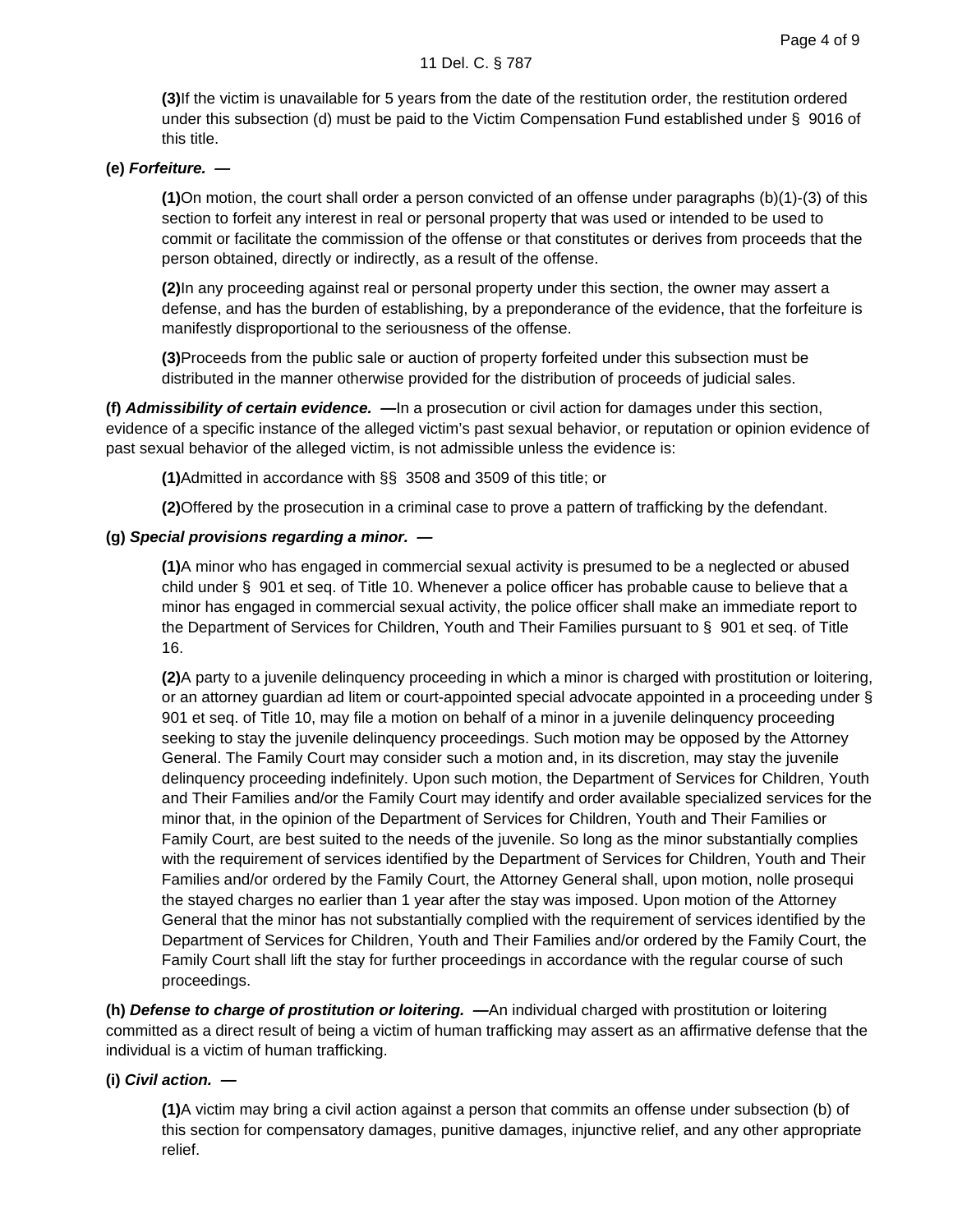**(2)**In an action under this subsection, the court shall award a prevailing victim reasonable attorneys' fees and costs, including reasonable fees for expert witnesses.

**(3)**An action under this subsection must be commenced not later than 5 years after the later of the date on which the victim:

**a.**Was freed from the human trafficking situation; or

**b.**Attained 18 years of age.

**(4)**Damages awarded to the victim under this subsection for an item must be offset by any restitution paid to the victim pursuant to subsection (d) of this section for the same item.

**(5)**This subsection does not preclude any other remedy available to the victim under federal law or law of this State other than this section.

## **(j) Application for pardon and petition to expunge; motion to vacate conviction and expunge record. —**

**(1)**Notwithstanding any provision of Chapter 43 of this title or any other law to the contrary, a person convicted of prostitution, loitering or obscenity committed as a direct result of being a victim of human trafficking may file an application for a pardon pursuant to article VII of the Delaware Constitution and § 4361 et seq. of this title and may file a petition requesting expungement of such criminal record pursuant to § 4371 et seq. of this title.

**(2)**A person convicted of prostitution, loitering or obscenity as a direct result of being a victim of human trafficking may file a motion in the court in which the conviction was obtained to vacate the judgment of conviction. A motion filed under this paragraph must:

**a.**Be in writing;

**b.**Be sent to the Delaware Department of Justice;

**c.**Be made 2 years after the person's last criminal conviction and within a reasonable period of time after the person ceases to be a victim of trafficking in persons; and

**d.**Describe the evidence and provide copies of any official documents showing that the person is entitled to relief under this paragraph.

If the motion satisfies the foregoing requirements, the court shall hold a hearing on a motion, provided that the court may dismiss a motion without a hearing if the court finds that the motion fails to assert grounds on which relief may be granted. Official documentation of the person's status as a victim of this section, "trafficking in persons," or "a severe form of trafficking" from a federal, state, or local government agency shall create a presumption that the person's participation in the offense of prostitution, loitering or obscenity was a direct result of having been a victim of human trafficking, but shall not be required for the court to grant a petition under this paragraph. If the petitioner can show to the satisfaction of the court that he or she is entitled to relief in a proceeding under this paragraph, the court shall grant the motion and, pursuant to this paragraph, enter an order vacating the judgment of conviction and dismissing the accusatory pleading, and may take such additional action as is appropriate in the circumstances or as justice requires.

**(3)**Notwithstanding any provision of Chapter 43 of this title or any other law to the contrary, any person filing a motion under paragraph (j)(2) of this section in Superior Court or Family Court may also seek in that motion expungement of the criminal record related to such conviction. If the court grants the motion to vacate the conviction under paragraph (j)(2) of this section and the movant also requested expungement, the court's order shall require expungement of the police and court records relating to the charge and conviction. Such order shall contain a statement that the expungement is ordered pursuant to this paragraph and, notwithstanding any limitations to the contrary, that the provisions of §§ 4374(f), 4376 and 4377 of this title apply to such order.

**(4)**Notwithstanding any provision of Chapter 43 of this title or any other law to the contrary, any person filing in Court of Common Pleas a motion under paragraph (j)(2) of this section may, upon the Court of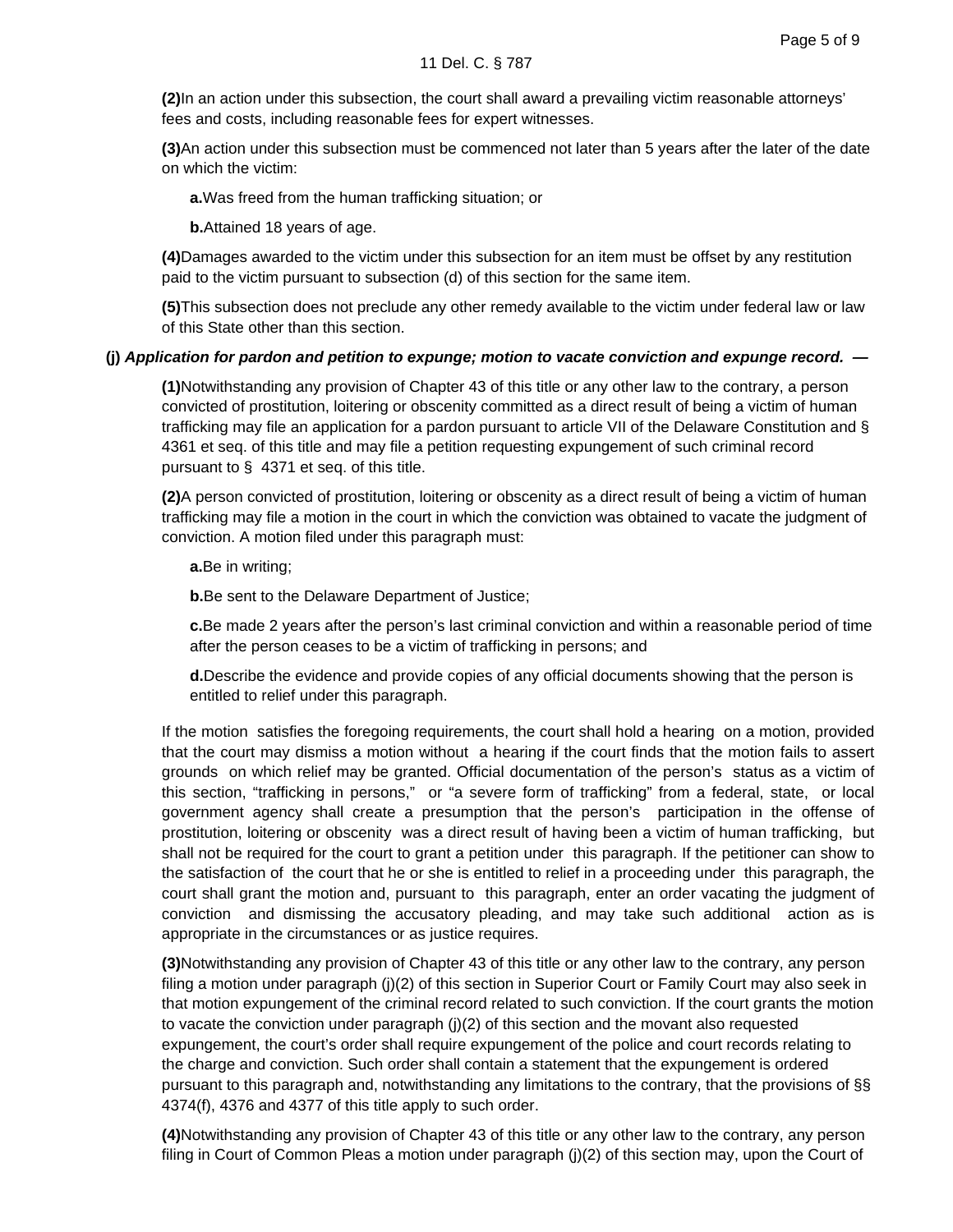Common Pleas' entry of an order granting the motion to vacate, file a petition in the Superior Court seeking expungement of the criminal record related to such conviction and attaching to the petition a certified copy of the Court of Common Pleas' order granting the motion to vacate. Upon finding that the Court of Common Pleas entered an order under paragraph (j)(2) of this section, the Superior Court shall enter an order requiring expungement of the police and court records relating to the charge and conviction. Such order shall contain a statement that the expungement is ordered pursuant to this paragraph and, notwithstanding any limitations to the contrary, that the provisions of §§ 4374(f), 4376 and 4377 of this title apply to such order.

**(k)**The Human Trafficking Coordinating Council is hereby dissolved and reestablished as the Human Trafficking Interagency Coordinating Council to assume the functions of the Human Trafficking Coordinating Council and to administer and implement this chapter, and to perform such other responsibilities as may be entrusted to it by law.

**(1)**The Human Trafficking Interagency Coordinating Council shall consist of 13 members:

**a.**Two representatives of the Judicial Branch, as appointed by the Chief Justice;

**b.**A representative of the Department of Justice to be appointed by the Attorney General;

**c.**A representative of the Office of Defense Services to be appointed by the Chief Defender;

**d.**A representative of the law-enforcement community to be appointed by the Speaker of the Delaware House of Representatives;

**e.**A representative of the heath-care community to be appointed by the President Pro Tempore of the Delaware State Senate;

**f.**A representative of the Department of Health and Social Services to be appointed by the Secretary of the Department of Health and Social Services;

**g.**A representative of the Department of Labor to be appointed by the Secretary of Labor;

**h.**A representative of the Department of Services for the Children, Youth and Their Families to be appointed by the Secretary of the Department of Services for the Children, Youth and Their Families;

**i.**Four members who are advocates or persons who work with victims of human trafficking to be appointed by the Governor for a 3 year term and shall be eligible for reappointment. Members shall include representation from all 3 counties of the State.

**j.**The representative appointed to the Council by the Secretary of the Department of Health and Social Services shall serve as the temporary Chair of the Council to guide the initial organization of the council by setting a date, time, and place for the initial organizational meeting, and by supervising the preparation and distribution of the notice and agenda for the initial organizational meeting of the council. Members of the Council shall elect a Chair and a Vice Chair from among the members of the Council at the initial organizational meeting. Thereafter, the Chair and Vice Chair shall be elected annually from among the members.

**(2)**The Council shall:

**a.**Develop a comprehensive plan to provide victims of human trafficking with services;

**b.**Effectuate coordination between agencies, departments and the courts with victims of human trafficking;

**c.**Collect and evaluate data on human trafficking in this State;

**d.**Promote public awareness about human trafficking, victim remedies and services, and trafficking prevention;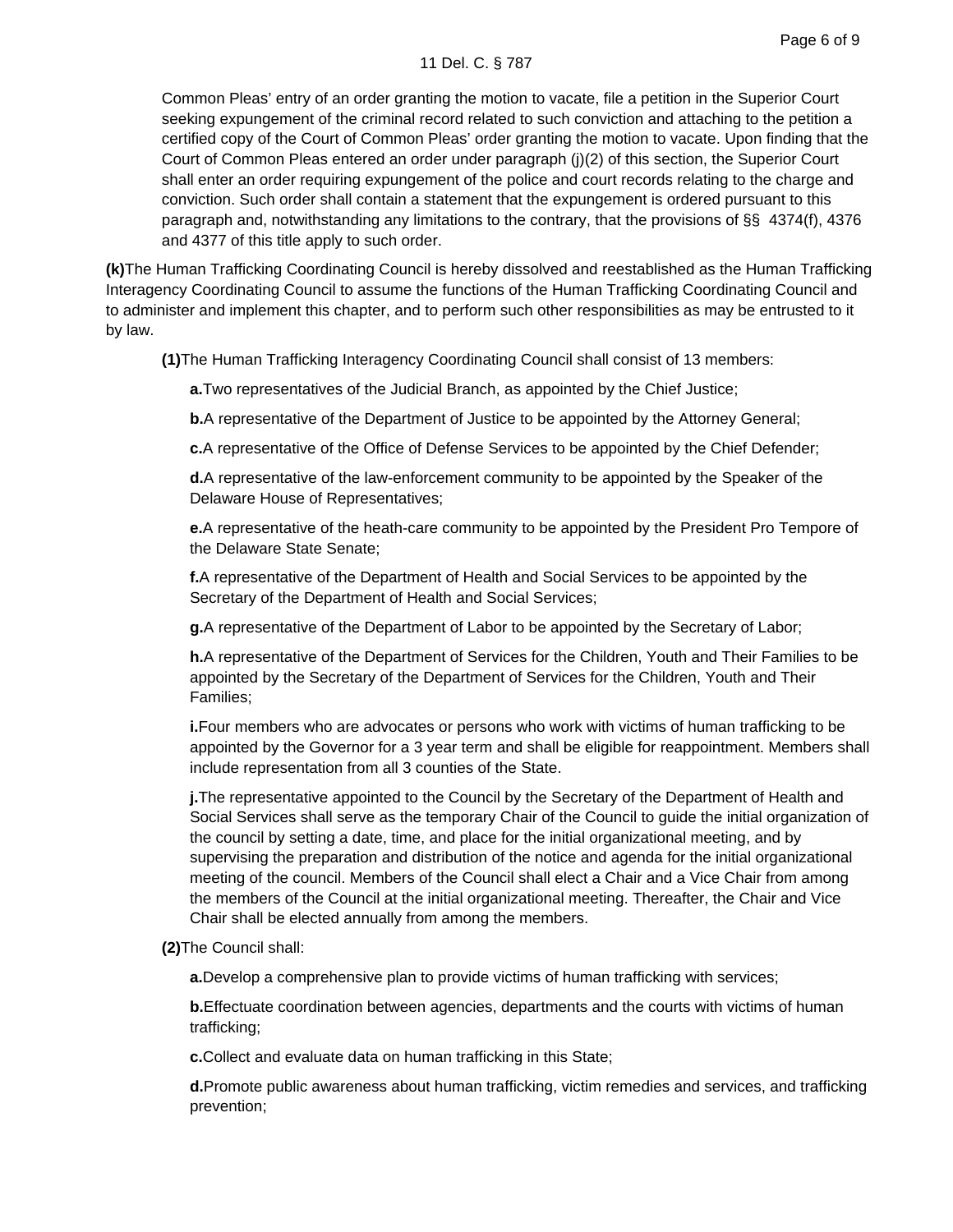**e.**Create a public-awareness sign that contains the state and National Human Trafficking Resource Center hotline information;

**f.**Coordinate training on human trafficking prevention and victim services for state and local employees who may have recurring contact with victims or perpetrators; and

**g.**Conduct other appropriate activities.

**(3)**Meetings; quorum; officers; committees; procedure.

**a.**The Council shall meet at least 4 times per year. Seven members shall constitute a quorum.

**b.**The Chairperson shall have the duty to convene and preside over meetings of the Council and prepare an agenda for meetings. The Department of Health and Social Services shall provide the administrative support for the Council.

**c.**The Vice-Chair's duty shall be to act as Chair in the absence of the Chair.

**d.**The Council shall establish committees composed of Council members and other knowledgeable individuals, as it deems advisable, to assist in planning, policy, goal and priority recommendations and developing implementation plans to achieve the purposes of the Council.

**e.**The Council shall submit a written report of its activities and recommendations to the Governor, General Assembly and the Chief Justice of the Supreme Court at least once every year on or before September 15.

## **(l) Display of public awareness sign; penalty for failure to display. —**

**(1)**The Delaware Department of Transportation shall display a public-awareness sign required by this section in every transportation station, rest area, and welcome center in the State which is open to the public.

**(2)**A public awareness sign created under paragraph (k)(2)e. of this section shall be displayed at locations designated by the Council in a place that is clearly conspicuous and visible to employees.

**(3)**The Delaware Department of Labor shall impose a fine of \$300 per violation on an employer that knowingly fails to comply with paragraph (k)(2)e. of this section. The fine is the exclusive remedy for failure to comply.

# **(m) Eligibility for services. —**

**(1)**A victim of human trafficking is eligible for a benefit or service, which is available through the State and identified in the plan developed under paragraph (k)(2)a. of this section, including compensation under § 9009 of this title, regardless of immigration status.

**(2)**A minor engaged in commercial sexual activity is eligible for a benefit or service, which is available through the State and identified in the plan developed under paragraph (k)(2)a. of this section, regardless of immigration status.

**(3)**As soon as practicable after a first encounter with an individual who reasonably appears to a police officer to be a victim or a minor engaged in commercial sexual activity, the police officer shall notify the appropriate state or local agency, as identified in the plan developed under paragraph (k)(2)a. of this section, that the individual may be eligible for a benefit or service under this section.

### **(n) Law-enforcement agency protocol. —**

**(1)**On request from an individual who a police officer or prosecutor reasonably believes is a victim who is or has been subjected to a severe form of trafficking or criminal offense required for the individual to qualify for a nonimmigrant T or U visa under 8 U.S.C. § 1101(a)(15)(T), as amended from time to time, or 8 U.S.C. § 1101(a)(15)(U), as amended from time to time, or for continued presence, under 22 U.S.C. § [7105\(c\)\(3\)](https://advance.lexis.com/api/document?collection=statutes-legislation&id=urn:contentItem:4YF7-GSG1-NRF4-42N5-00000-00&context=), as amended from time to time, the police officer or prosecutor, as soon as practicable after receiving the request, shall request that a certifying official in his or her law